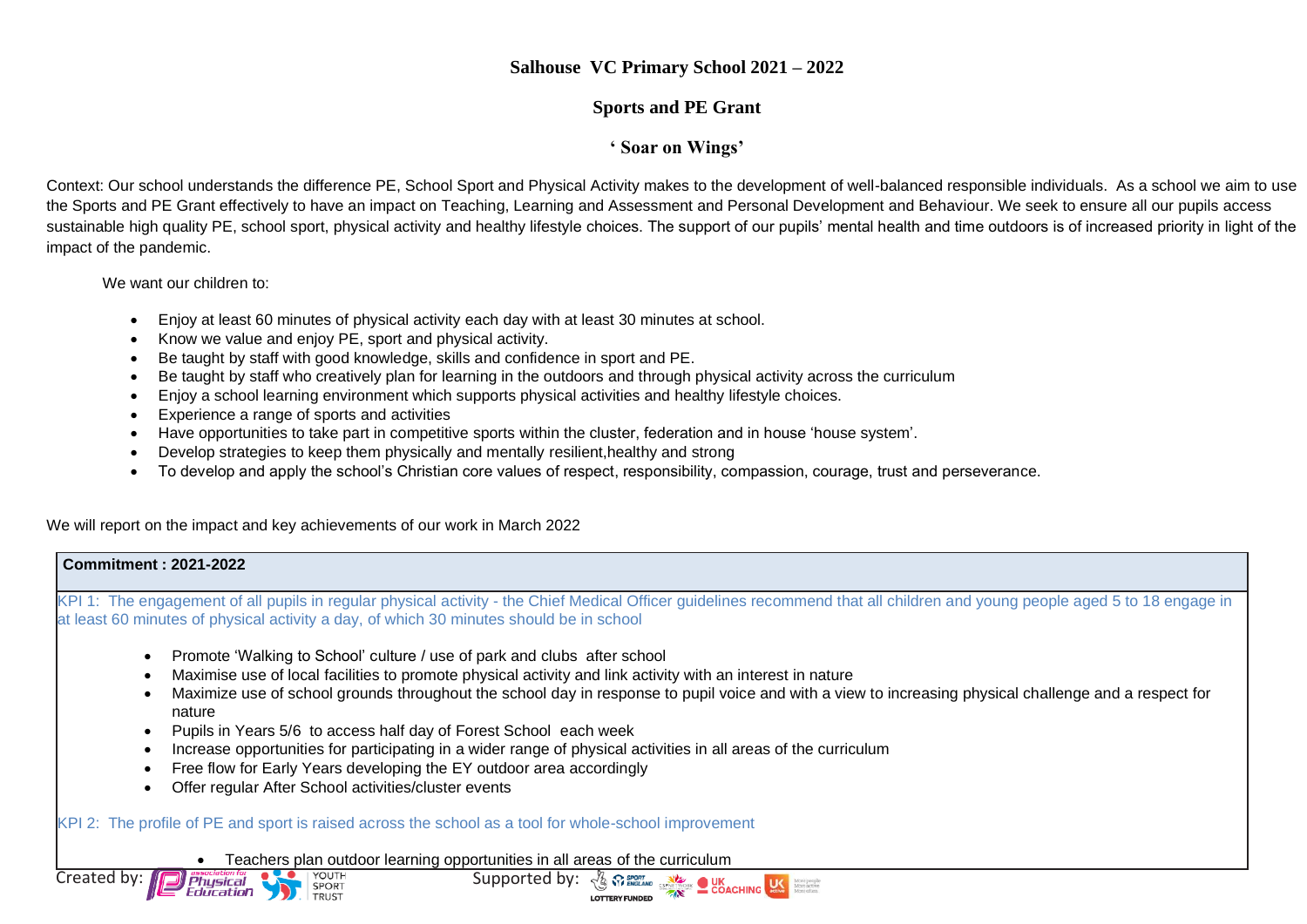- Staff and children adopt an 'all weather' approach to being in the outdoors during the school day
- Strategies in place to celebrate and share the joy of participating in sport, PE and outdoor learning and play

KPI3: Increased confidence, knowledge and skills of all staff in teaching PE and sport

- Employ and seek the support of a specialist Sports Coach in developing the skills and commitment of staff
- Provide training opportunities/peer network opportunities linked to PE, Sport, physical activity and healthy lifestyles

KPI 4: Broader experience of a range of sports and activities offered to all pupils

- Provide taster sessions and curriculum days to introduce pupils to new activities and skills
- Purchase creative resources to enable pupils to explore new activities
- Follow an international sporting event as a school linked to the curriculum to generate an excitement for Sport and PE
- Fully participate in the Broadland Cluster Events programme

# KPI 5: Increased participation in competitive sport

- Support and contribute to the development of small schools' networks ( Federation,Cluster, NE Norfolk Rural Schools)
- Fully contribute to and access cluster events through the Broadland cluster
- Embed activities which encourage pupils to gain personal bests
- Develop the competitive element through the school's House system

KPI 6: Children make consistent informed health lifestyle choices related to diet and hydration and increase opportunity for KS2 children to practise swimming and meet and exceed the national curriculum requirement

- Curriculum includes opportunities for pupils to develop understanding and knowledge of healthy lifestyle choices with a focus on resilience and good mental health (visitors and visits to support this area)
- Make individual arrangements, as/if required to support KS2 non/weaker swimmers



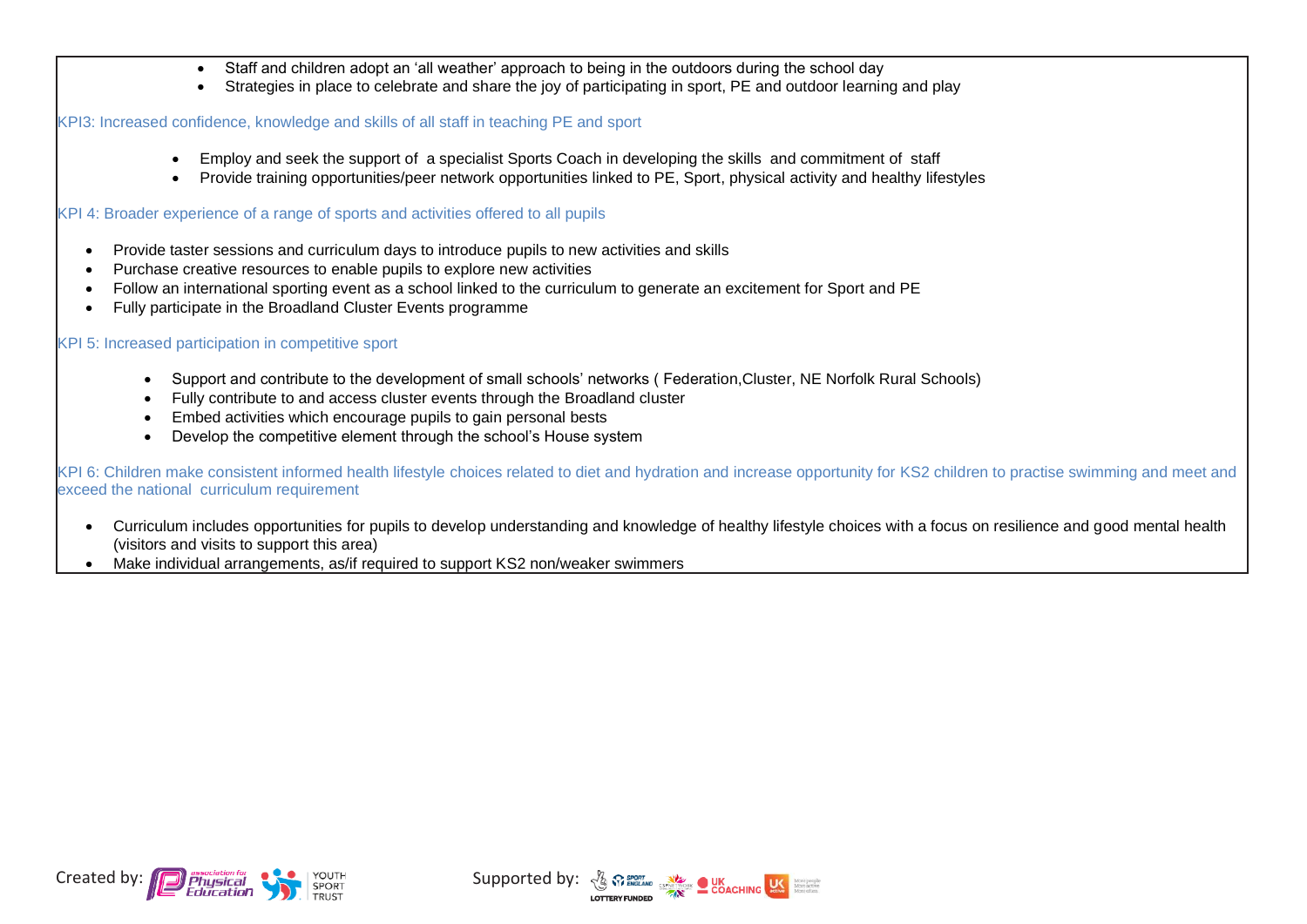| Meeting national curriculum requirements for swimming and water safety                                                                                                                                                             |                                                                                                                                          |  |  |  |
|------------------------------------------------------------------------------------------------------------------------------------------------------------------------------------------------------------------------------------|------------------------------------------------------------------------------------------------------------------------------------------|--|--|--|
| What percentage of your current Year 6 cohort swim competently, confidently and proficiently over a distance of at least<br>25 metres?                                                                                             | Children have not had access to their<br>formal swimming sessions. These<br>will start again for KS2 in the 2021-<br>2022 academic year. |  |  |  |
| What percentage of your current Year 6 cohort use a range of strokes effectively [for example, front crawl,<br>backstroke and breaststroke]?                                                                                       | The children were not formally<br>assessed in 2020-2021                                                                                  |  |  |  |
| What percentage of your current Year 6 cohort perform safe self-rescue in different water-based situations?                                                                                                                        |                                                                                                                                          |  |  |  |
| Schools can choose to use the Primary PE and Sport Premium to provide additional provision for swimming but this<br>must be for activity <b>over and above</b> the national curriculum requirements. Have you used it in this way? | No but able to do so.                                                                                                                    |  |  |  |



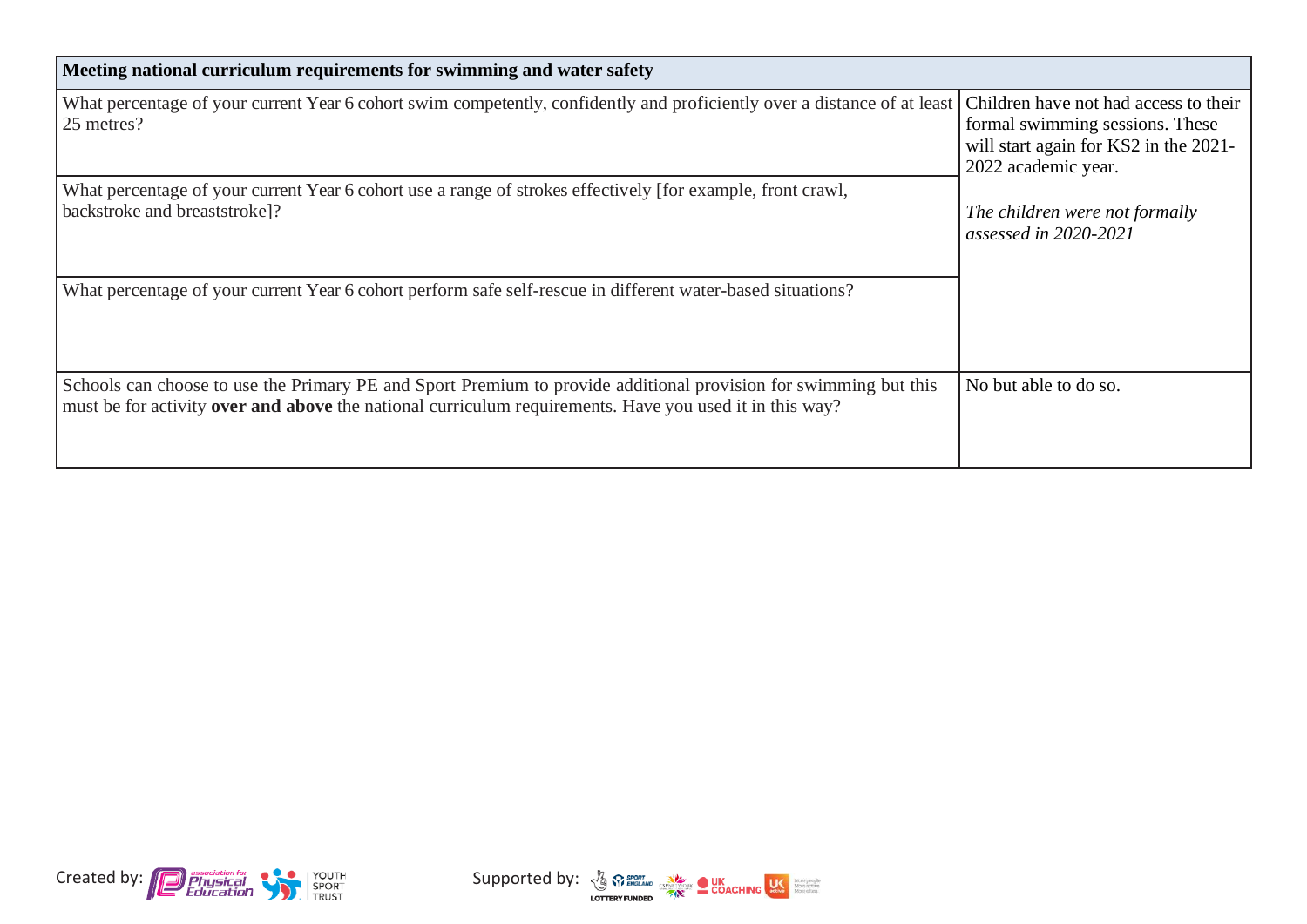| <b>Academic Year: 2021/2022</b>                                                                                                                                                                                                                                                                                                                                                                                                                                                                                                                                                                                                        | Total fund allocated: £17.010<br>c/f f660<br>total: £17670                                                                                                                                                                                                                                                                                                                                                                                                                                                                                          | Date Updated: April 2021                                                                                                                                                                                                                       |                                            |                                                                                                                                                                                                                                                                                                                                                                                                                                                                             |
|----------------------------------------------------------------------------------------------------------------------------------------------------------------------------------------------------------------------------------------------------------------------------------------------------------------------------------------------------------------------------------------------------------------------------------------------------------------------------------------------------------------------------------------------------------------------------------------------------------------------------------------|-----------------------------------------------------------------------------------------------------------------------------------------------------------------------------------------------------------------------------------------------------------------------------------------------------------------------------------------------------------------------------------------------------------------------------------------------------------------------------------------------------------------------------------------------------|------------------------------------------------------------------------------------------------------------------------------------------------------------------------------------------------------------------------------------------------|--------------------------------------------|-----------------------------------------------------------------------------------------------------------------------------------------------------------------------------------------------------------------------------------------------------------------------------------------------------------------------------------------------------------------------------------------------------------------------------------------------------------------------------|
|                                                                                                                                                                                                                                                                                                                                                                                                                                                                                                                                                                                                                                        | Key indicator 1: The engagement of all pupils in regular physical activity - Chief Medical Officer guidelines recommend that<br>primary school children undertake at least 30 minutes of physical activity a day in school                                                                                                                                                                                                                                                                                                                          |                                                                                                                                                                                                                                                |                                            | Percentage of total<br>allocation:<br>43%                                                                                                                                                                                                                                                                                                                                                                                                                                   |
| School focus with clarity on<br>intended impact on pupils:                                                                                                                                                                                                                                                                                                                                                                                                                                                                                                                                                                             | Actions to achieve:                                                                                                                                                                                                                                                                                                                                                                                                                                                                                                                                 | Funding allocated:                                                                                                                                                                                                                             | Evidence and impact:<br>Review: March 2022 | Sustainability and<br>suggested next steps:                                                                                                                                                                                                                                                                                                                                                                                                                                 |
| Further work in<br>partnership with parents<br>to promote<br>walking/scooting/cycling<br>to school/parking away<br>from school and walking<br>in and so increasing<br>physical activity children<br>enjoy each day.<br>Increase opportunities for<br>outdoor learning and<br>increasing physical<br>challenge.<br>Increase opportunities<br>for participating in a<br>wider range of physical<br>activities for all.<br>Develop and zone the<br>outdoor area to support a<br>broad range of outdoor<br>physical activity<br>including the<br>development and<br>maintenance of Forest<br>Created by: <b>Jeff</b> Physical<br>Education | Awareness raising events with<br>$\bullet$<br>links to school curriculum<br>Awareness raising on website.<br>$\bullet$<br>School video/newsletter<br><b>Team Challenges</b><br>Further invest in Forest School<br>$\bullet$<br>/EY area /Gardening/outdoor<br>learning<br>Resource outdoors to support the<br>delivery of curriculum in all<br>subject areas in the outdoors<br>Resource high quality PE lessons<br>$\bullet$<br>Resource high quality sports clubs Outdoor equipment to<br>$\bullet$<br><del>Supported by.</del><br>SPORT<br>TRUST | <b>Sports Coach PW</b><br>£4850<br>Leadership JC<br>$\pounds1000$<br>Forest School/Pond<br>£290<br>Trees<br>£1000<br>support broad curriculum<br>and increase physical<br>outdoor activities<br>£500<br><b>O VY ENGLAND</b><br><b>COACHING</b> |                                            | Parent partnership<br>Federation and<br>new partnership<br>school peer<br>support<br><b>Cluster Schools</b><br>contribution and<br>participation<br><b>Small Schools</b><br>network<br>All weather<br>resources<br>Apparatus which<br>enables increasing<br>physical challenge<br>Training and<br>$\bullet$<br>upskilling staff<br>Pupil peer support<br><b>Growth Mindset</b><br>Pupil and Family<br><b>Support Systems</b><br>Core values<br>Links with Parish<br>Council |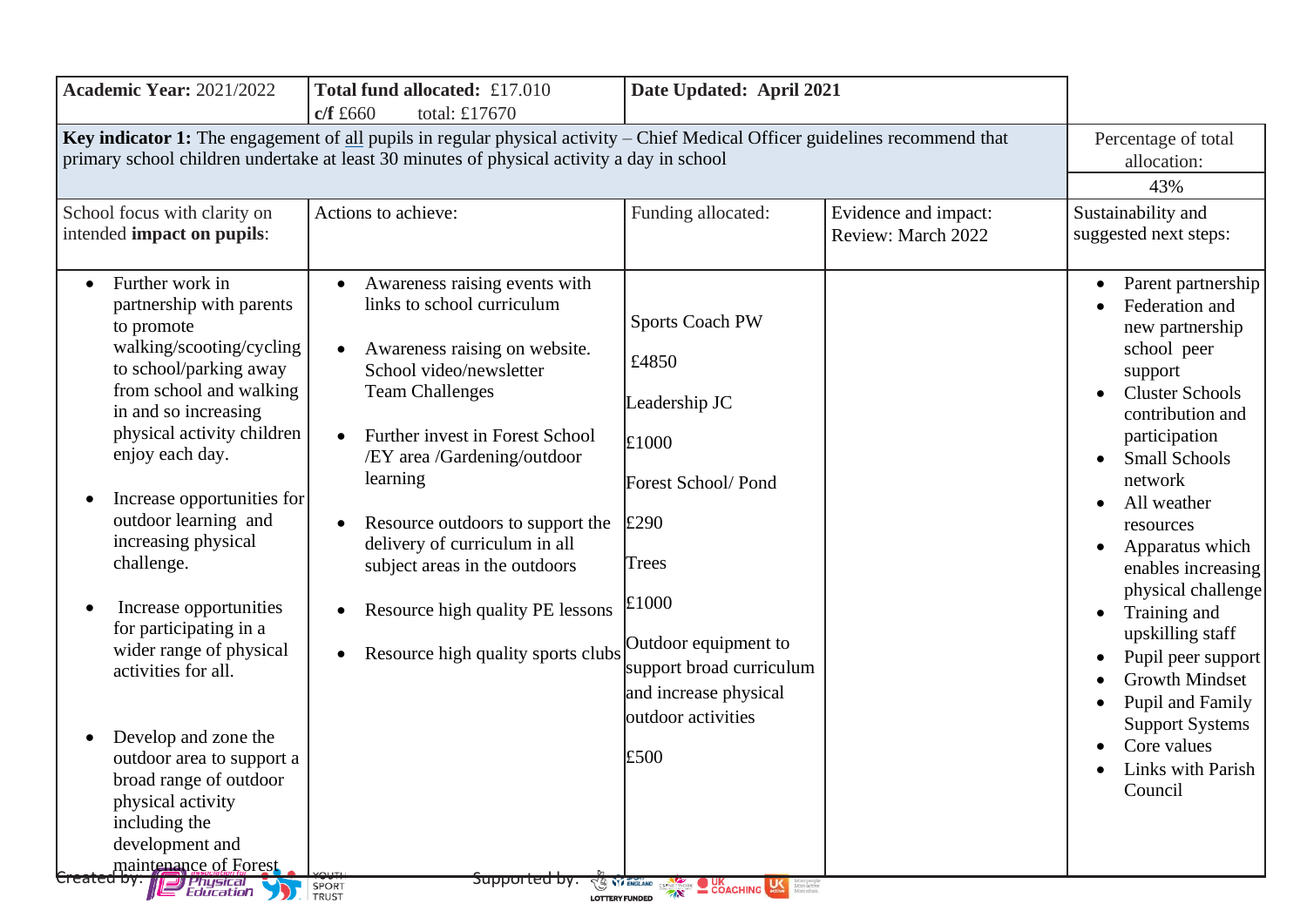| School, pond, KS1<br>sensory area, gardens<br>and use of tree belt.<br>Further develop and<br>٠<br>embed free flow for Early<br>Years (4-5 yr olds),<br>Creative use of new<br>$\bullet$<br>technologies to facilitate<br>indoor PE. |                                                                                                                                                                                      |                                                                               |                                               |                                                                                                                                                                                              |
|--------------------------------------------------------------------------------------------------------------------------------------------------------------------------------------------------------------------------------------|--------------------------------------------------------------------------------------------------------------------------------------------------------------------------------------|-------------------------------------------------------------------------------|-----------------------------------------------|----------------------------------------------------------------------------------------------------------------------------------------------------------------------------------------------|
| Maintenance of outdoor<br>$\bullet$<br>area and lines plus<br>storage for PE and sports                                                                                                                                              |                                                                                                                                                                                      |                                                                               |                                               |                                                                                                                                                                                              |
|                                                                                                                                                                                                                                      | Key indicator 2: The profile of PE and sport being raised across the school as a tool for whole school improvement                                                                   |                                                                               |                                               | Percentage of total<br>allocation:<br>9%                                                                                                                                                     |
| School focus with clarity on<br>intended impact on pupils:                                                                                                                                                                           | Actions to achieve:                                                                                                                                                                  | Funding allocated:                                                            | Evidence and impact:<br>Review:<br>March 2022 | Sustainability                                                                                                                                                                               |
| Embed<br>leadership/coaching roles<br>for KS2 pupils.<br>Develop website,<br>$\bullet$<br>newsletter, social media<br>and displays.<br>Sports Coach to liaise                                                                        | Increase role of sports captains<br>Develop role of playtime buddies<br>PW to attend all sports events<br>$\bullet$<br>Delegated responsibility for<br>website/social media/displays | Leadership JC<br>£500<br>Admin HG<br>£500<br>PW attend Cluster events<br>£600 |                                               | House captains<br><b>Sports Coach</b><br>Delegated pupil<br>responsibilities<br>Delegated staff<br>$\bullet$<br>responsibilities<br>(website, social<br>media, displays,<br>sports champion) |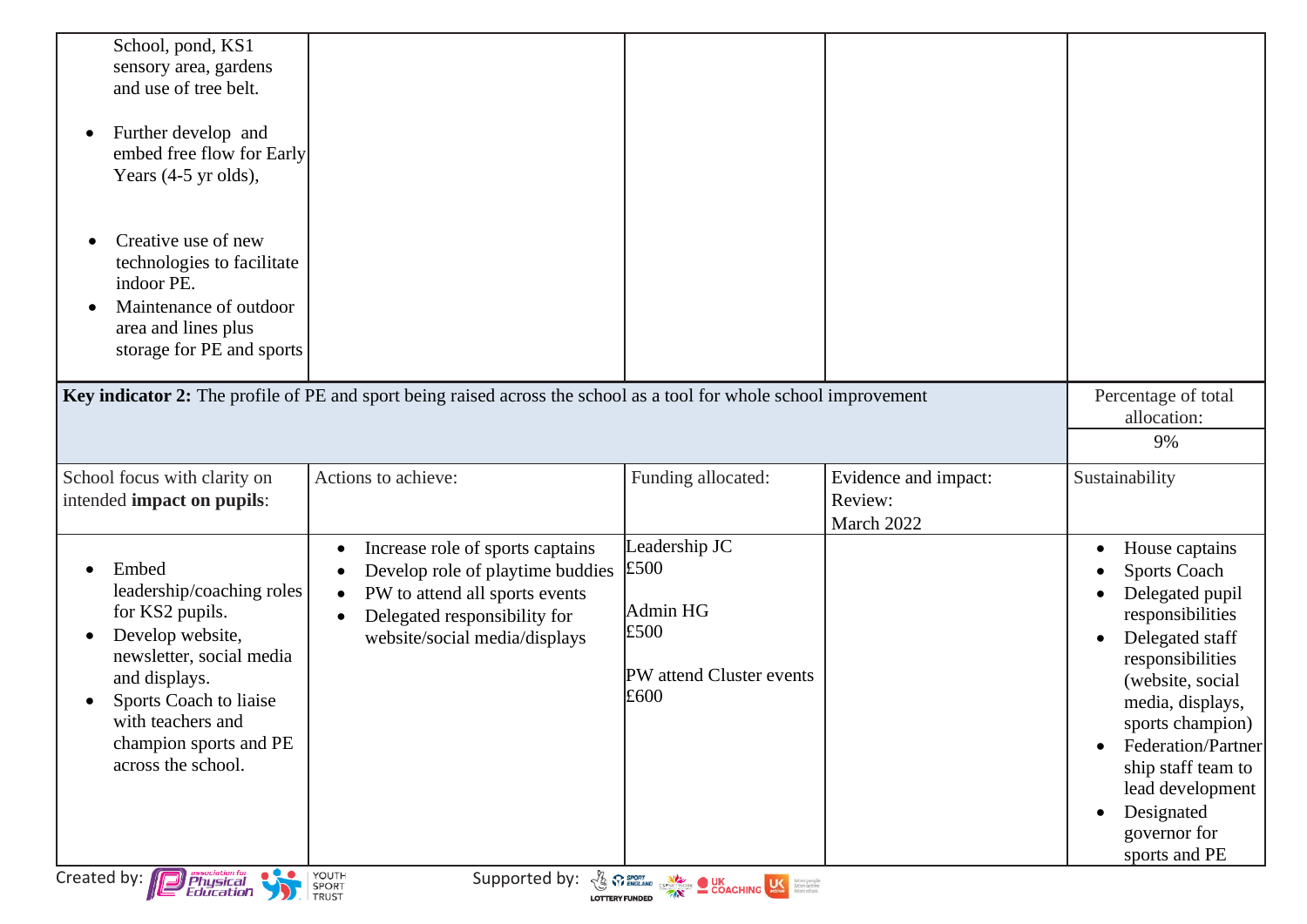|--|



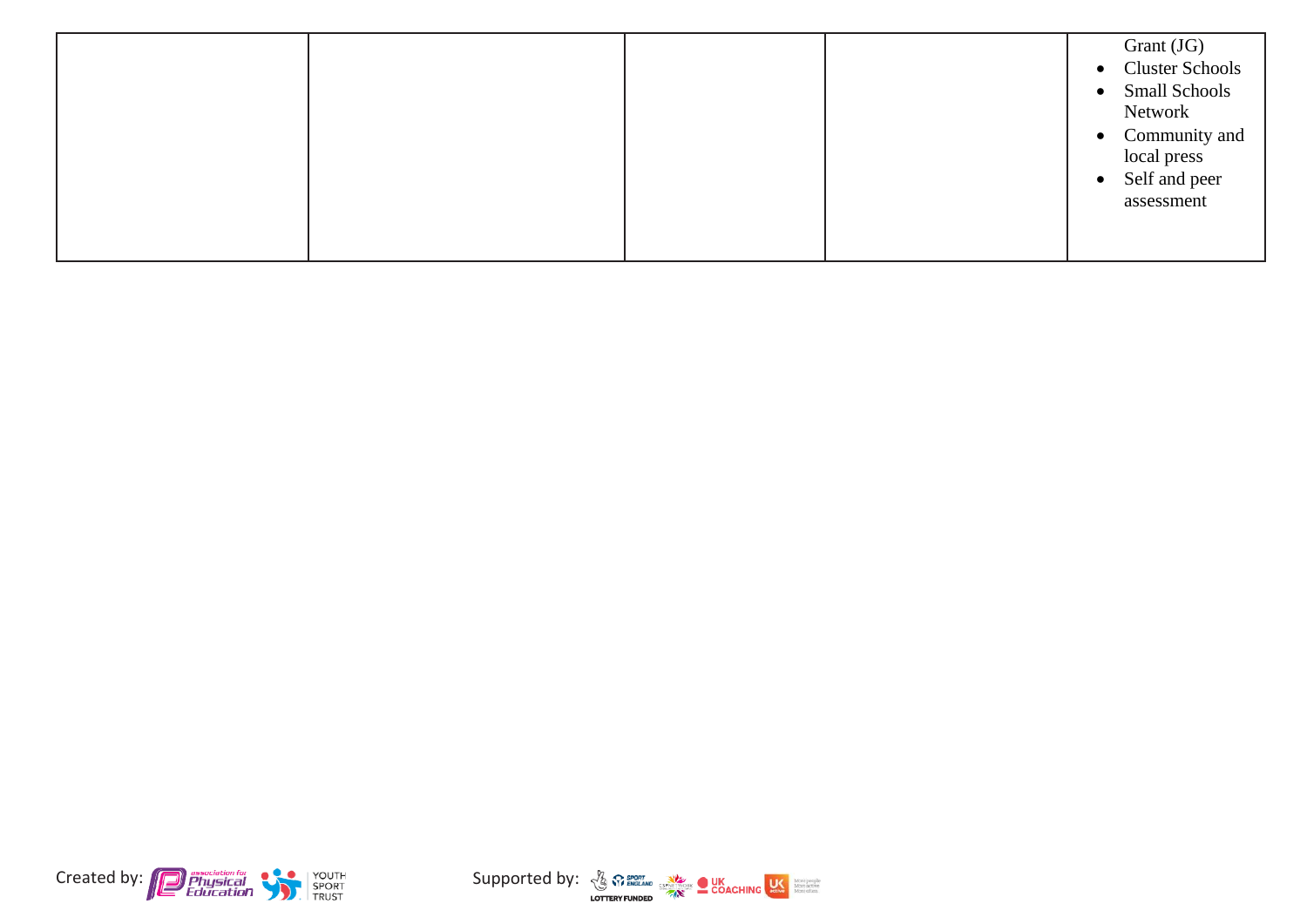| Key indicator 3: Increased confidence, knowledge and skills of all staff in teaching PE and sport                                                                                                                                                      |                                                                                                                                                                                                |                       |                                            | Percentage of total allocation:                                                                                            |
|--------------------------------------------------------------------------------------------------------------------------------------------------------------------------------------------------------------------------------------------------------|------------------------------------------------------------------------------------------------------------------------------------------------------------------------------------------------|-----------------------|--------------------------------------------|----------------------------------------------------------------------------------------------------------------------------|
| School focus with clarity on intended Actions to achieve:<br>impact on pupils:                                                                                                                                                                         |                                                                                                                                                                                                | Funding<br>allocated: | Evidence and impact:<br>Review: March 2022 | Sustainability<br>6%                                                                                                       |
| Further embed assessment of<br>PE to inform planning for<br>individuals, groups and whole<br>school improvement.<br>Increase staff training<br>$\bullet$<br>opportunities to impact on<br>mental health, PE assessment<br>and PE and outdoor learning. | Specialist Coach to<br>$\bullet$<br>develop staff skills                                                                                                                                       | PE Coach PW<br>£1000  |                                            | Upskilled staff<br>Opportunities to cascade<br>training to staff, parents<br>and pupils<br>Percentage of total allocation: |
| Key indicator 4: Broader experience of a range of sports and activities offered to all pupils                                                                                                                                                          |                                                                                                                                                                                                |                       |                                            | 3%                                                                                                                         |
| School focus with clarity on intended Actions to achieve:<br>impact on pupils:                                                                                                                                                                         |                                                                                                                                                                                                | Funding<br>allocated: | Evidence and impact:<br>Review: March 2022 | Sustainability                                                                                                             |
| Provide taster sessions for<br>$\bullet$<br>children to have a broader<br>experience of a range of sports<br>and physical activities.                                                                                                                  | Continue partnership<br>with cluster, federation<br>and local community<br>Bring in wider variety<br>$\bullet$<br>of taster sessions using<br>community links eg<br>dance/yoga/mindfulnes<br>S | £500                  |                                            | Parent partnership<br>$\bullet$<br><b>Community Partnership</b>                                                            |
| Key indicator 5: Increased participation in competitive sport                                                                                                                                                                                          |                                                                                                                                                                                                |                       |                                            | Percentage of total allocation:                                                                                            |
|                                                                                                                                                                                                                                                        |                                                                                                                                                                                                |                       |                                            | 9%                                                                                                                         |

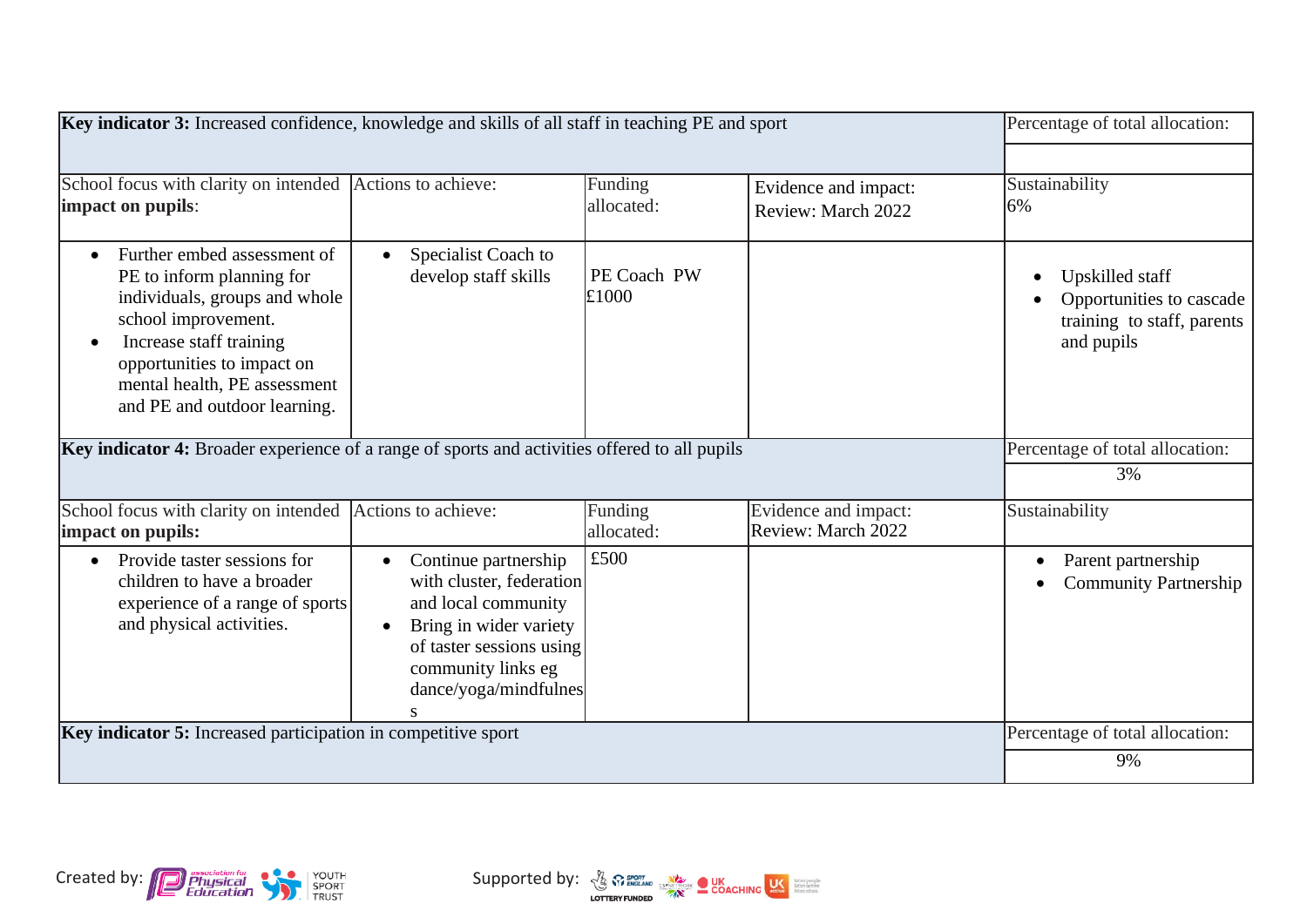| School focus with clarity on intended<br>impact on pupils:                                                                                                                                                                                                                                                                                             | Actions to achieve:                                                                                                                                                                                                                                                                                                        | Funding<br>allocated:                                                                                                                   | Evidence and impact:<br>Review: March 2022 | Sustainability                                                                                                                                                              |
|--------------------------------------------------------------------------------------------------------------------------------------------------------------------------------------------------------------------------------------------------------------------------------------------------------------------------------------------------------|----------------------------------------------------------------------------------------------------------------------------------------------------------------------------------------------------------------------------------------------------------------------------------------------------------------------------|-----------------------------------------------------------------------------------------------------------------------------------------|--------------------------------------------|-----------------------------------------------------------------------------------------------------------------------------------------------------------------------------|
| Inter-house competitions<br>$\bullet$<br>allowing 100% pupils to<br>experience competitive sport<br>as individuals and as teams.<br>Proactively support and<br>$\bullet$<br>participate in small schools<br>sporting events and cluster<br>events.                                                                                                     | Interhouse<br>$\bullet$<br>competitions at<br>playtime and in PE<br>lessons<br>Partcipate in small<br>$\bullet$<br>schools events and<br>cluster events<br>Host small schools<br>$\bullet$<br>event                                                                                                                        | PW attend Cluster<br>events<br>£600<br>Transport<br>£1000                                                                               |                                            | House captains<br>$\bullet$<br>Inter house events linked<br>to core values<br><b>Celebration</b> assemblies<br>Cluster working<br>Links with High School                    |
| Other:<br>Key Indicator 6: Children make consistent informed health lifestyle choices related to diet and hydration<br>curriculum requirement                                                                                                                                                                                                          | Increase opportunity for KS2 children to practise swimming and meet and exceed the national                                                                                                                                                                                                                                |                                                                                                                                         |                                            | % total allocation<br>30%                                                                                                                                                   |
| Work in partnership with<br>$\bullet$<br>parents and other agencies to<br>improve healthy eating<br>lifestyle choices and raise<br>awareness of importance of<br>hydration.<br>Add further swimming<br>$\bullet$<br>sessions for KS2 and arrange<br>targeted sessions for those in<br>need of additional support.<br>Music used to support<br>welbeing | Actions to achieve:<br>Activities and events<br>throughout year to<br>raise awareness of diet<br>linked to curriculum<br>Arrange targeted<br>$\bullet$<br>swimming sessions as<br>and when<br>Resource school to<br>$\bullet$<br>support mindfulness,<br>reflection and prayer<br>and promote the<br>benefits of music and | Funding allocated:<br>Swimming<br>Transport/hire<br>£1650<br>Additional<br>swimming sessions<br>£50<br>Swimming<br>Champion PW<br>£2430 | Evidence and impact:<br>Review: March 2022 | Sustainability<br>Parent partnership<br>Community partnership<br><b>Broad balanced</b><br>curriculum<br>Well stocked<br>library/resources<br>Links with outside<br>agencies |